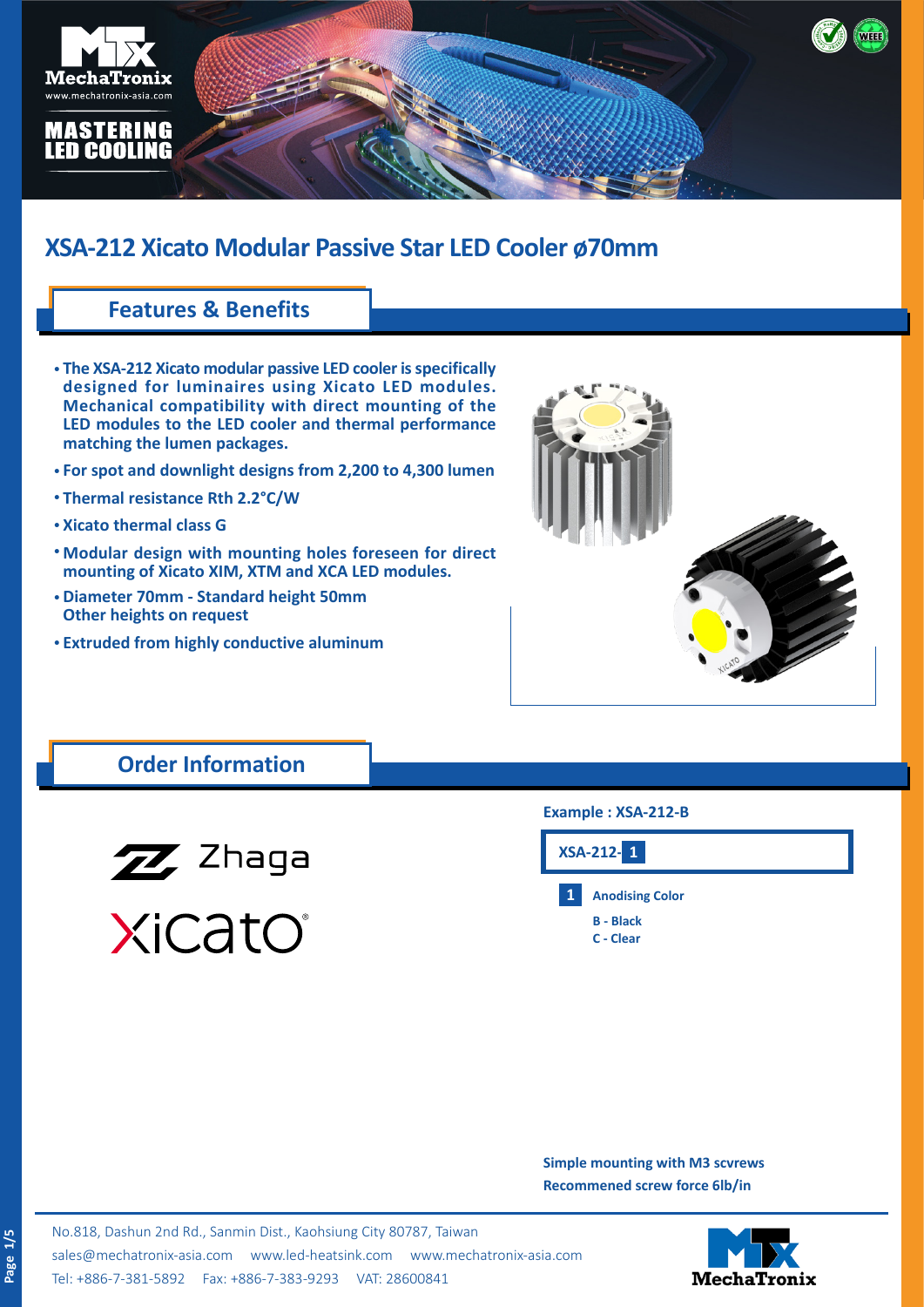

## **Product Details**

| Model n°                                | <b>XSA-212</b> |
|-----------------------------------------|----------------|
| Dimension (mm) <sup>*1</sup>            | ø70 x h50      |
| Volume (mm <sup>3</sup> )               | 69498          |
| Cooling Surface (mm <sup>2</sup> )      | 66919          |
| Weight (gr)                             | 192            |
| Thermal Resistance (°C/W) <sup>*2</sup> | 2.2            |
| Power Pd (W)*3                          | 22.7           |
| <b>Heat Sink Material</b>               | AL6063-T5      |

**\*1 3D files are avaliable in ParaSolid, STP and IGS on request**

- **\*2 The thermal resistance Rth is determined with a calibrated heat source of 30mm x 30mm central placed on the heat sink, Tamb 40°** and an open environment. Reference data @ heat sink to ambient temperature rise Ths-amb 50°C **\*3 The thermal resistance of a LED cooler is not a fix value and will vary with the applied dissipated power Pd**
- **\*3 Dissipated power Pd. Reference data @ heat sink to ambient temperature rise Ths-amb 50°C The maximal dissipated power needs to be verified in function of required case temperature Tc or junction temperature Tj and related to the estimated ambient temperature where the light fixture will be placed Please be aware the dissipated power Pd is not the same as the electrical power Pe of a LED module**

**To calculate the dissipated power please use the following formula: Pd = Pe x (1-ηL)**

- **Pd Dissipated power**
- **Pe Electrical power**
- **ηL = Light effciency of the LED module**

#### **Notes:**

- **MechaTronix reserves the right to change products or specifications without prior notice.**
- **Mentioned models are an extraction of full product range.**
- **For specific mechanical adaptations please contact MechaTronix.**

No.818, Dashun 2nd Rd., Sanmin Dist., Kaohsiung City 80787, Taiwan [sales@mechatronix-asia.com](mailto:sales%40mechatronix-asia.com?subject=) [www.led-heatsink.com](http://www.led-heatsink.com) [www.mechatronix-asia.com](http://www.mechatronix-asia.com) Tel: +886-7-381-5892 Fax: +886-7-383-9293 VAT: 28600841

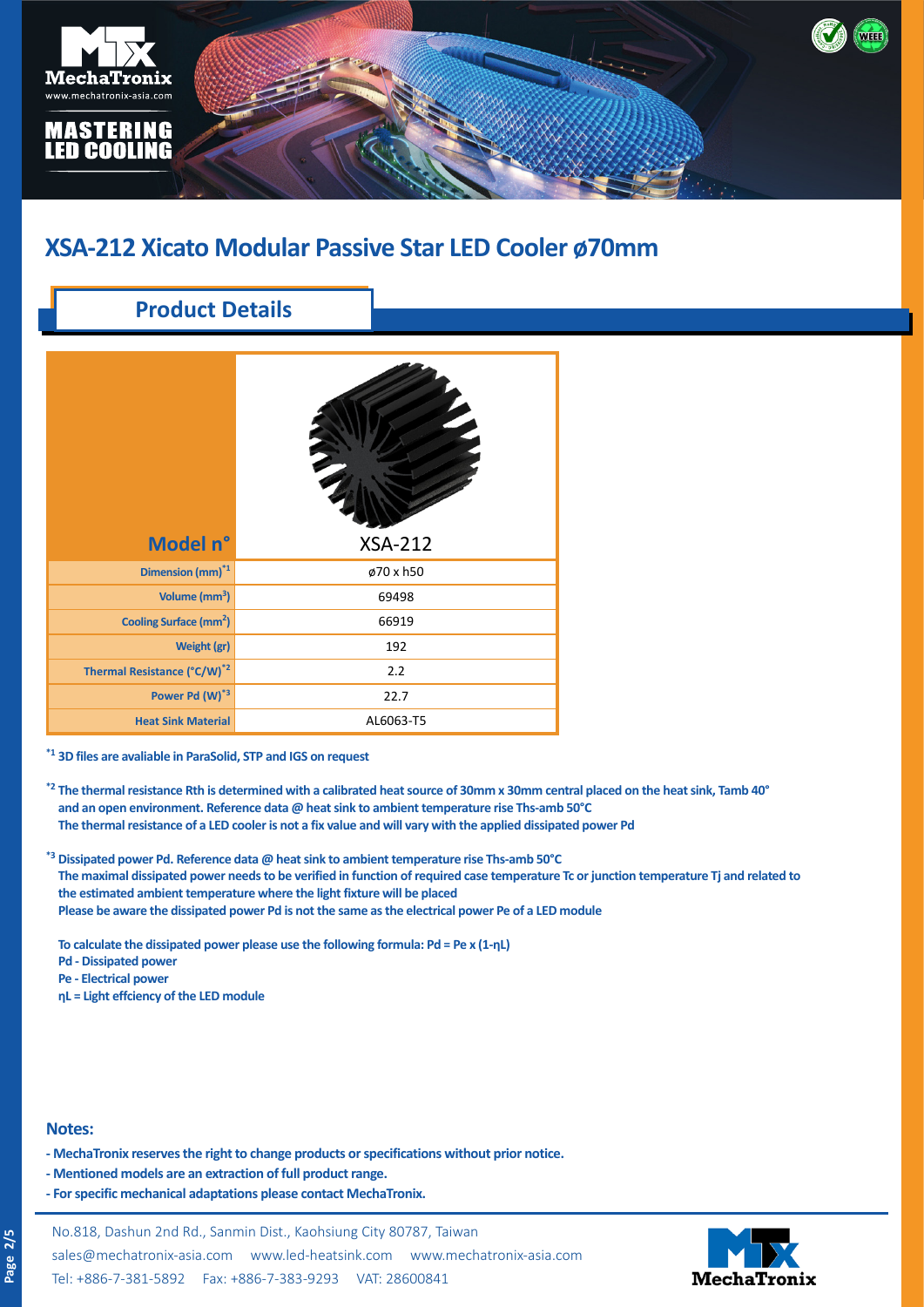

## **Mounting Instructions**

# XiCatO

**Xicato is changing the way the world looks at light – and enabling everyone to experience it. Xicato believes that with better light, shoppers will buy more, diners will order more and guests will be happier and feel more comfortable. In turn, for owners, operators and managers of environments, better lighting will contribute to high sales, margins and brand perception.**

#### **Mounting indicator marks overview**

MechaTronix recommends the use of a high thermal conductive interface between the LED module and the LED cooler. Either thermal grease, a thermal pad or a phase change thermal pad thickness 0.1-0.15mm is recommended. Thermal pads or phase change thermal pads can be preapplied from MechaTronix.







#### **Xicato XIM LED modules**

**Model names** • **XIM09xxxx** • **XIM19xxxx**

#### **Mounting**

• **Direct mounting with 3 screws M3 x 20mm Red indicator marks**





#### **Xicato XTM LED modules**

**Model names** • **XTM09xxxx** • **XTM19xxxx**

#### **Mounting**

• **Direct mounting with 3 screws M3 x 8mm**

- **Red indicator marks**
- • **Direct mounting by Zhaga mounting holes with 2 screws M3 x 8mm Green indicator marks**



## **Model names** • **XCA09xxxx**

• **XCA19xxxx**

### **Xicato XCA LED Core Array**

**Mounting** • **With Xicato XSA-401 LED holder Mounting with 3 screws M3 x 8mm Red indicator marks**

**On Zhaga mounting holes with 2 screws M3 x 8mm Green indicator marks**

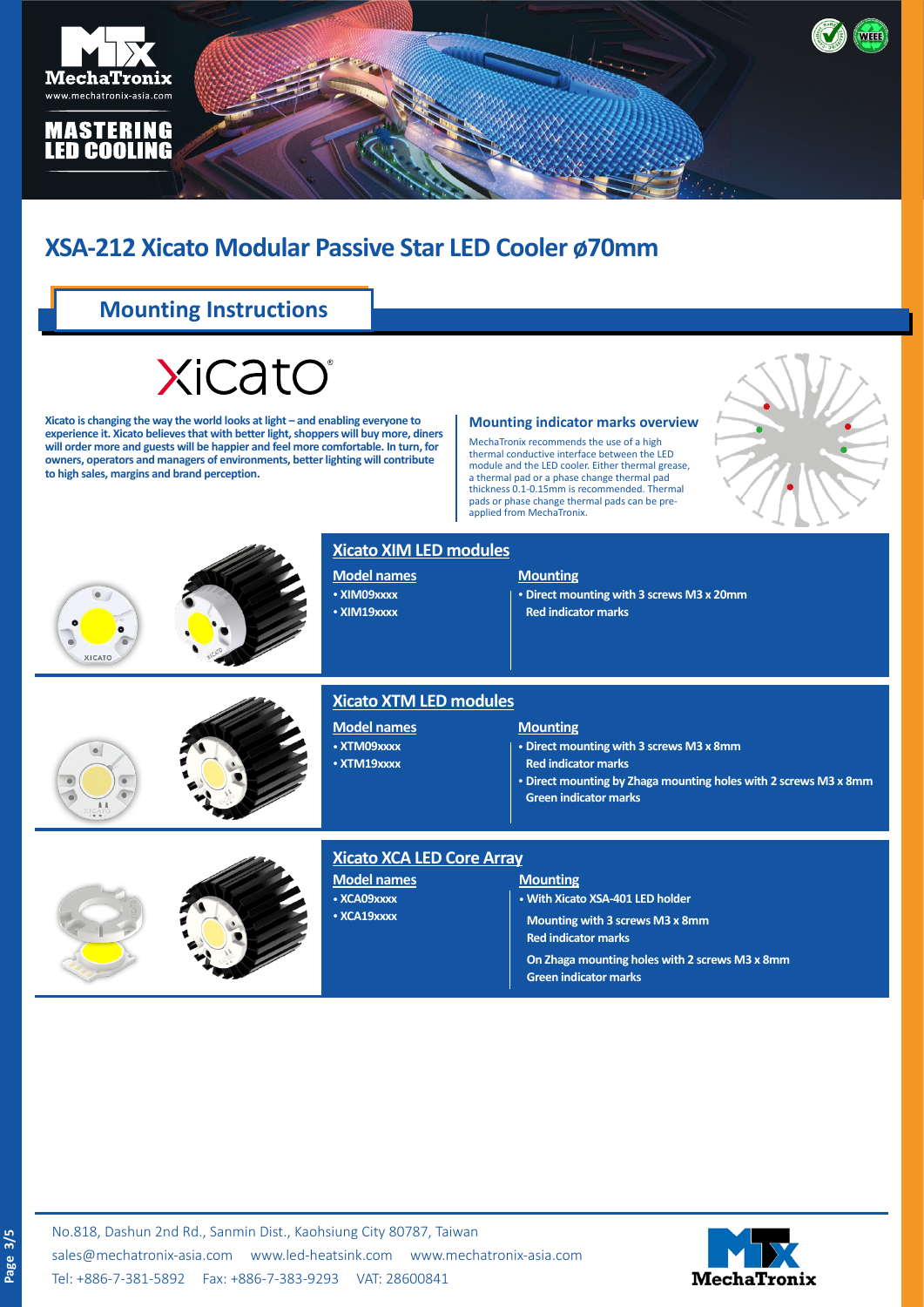

## **Drawings & Dimensions**

**Example: XSA-212** Unit: mm







**Page 4/5**